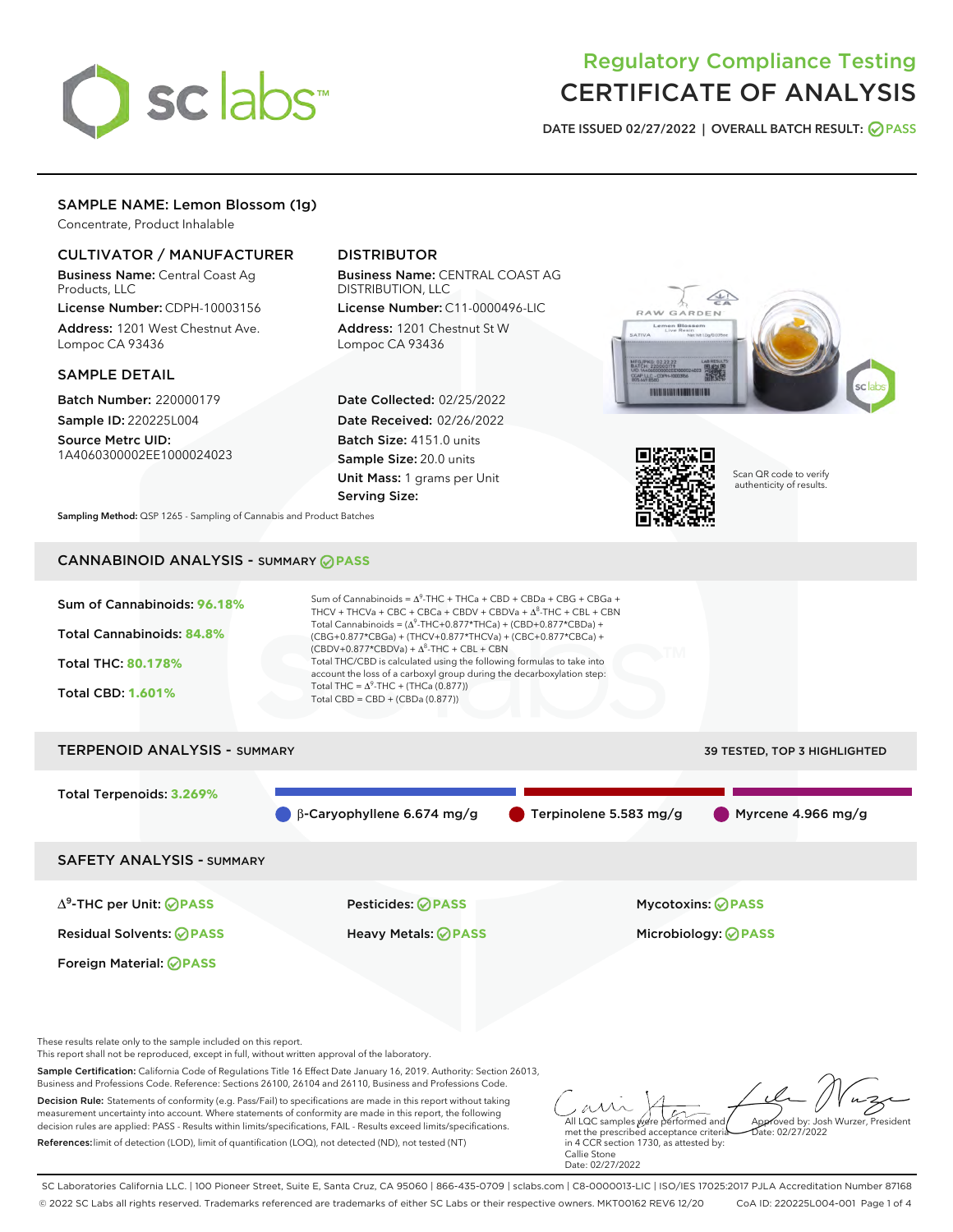



LEMON BLOSSOM (1G) | DATE ISSUED 02/27/2022 | OVERALL BATCH RESULT: **○** PASS

### CANNABINOID TEST RESULTS - 02/26/2022 2 PASS

Tested by high-performance liquid chromatography with diode-array detection (HPLC-DAD). **Method:** QSP 1157 - Analysis of Cannabinoids by HPLC-DAD

#### TOTAL CANNABINOIDS: **84.8%**

Total Cannabinoids (Total THC) + (Total CBD) + (Total CBG) + (Total THCV) + (Total CBC) +  $(Total CBDV) +  $\Delta^8$ -THC + CBL + CBN$ 

TOTAL THC: **80.178%** Total THC (Δ<sup>9</sup>-THC+0.877\*THCa)

TOTAL CBD: **1.601%** Total CBD (CBD+0.877\*CBDa)

TOTAL THCV: 0.446% Total THCV (THCV+0.877\*THCVa)

TOTAL CBC: 0.63% Total CBC (CBC+0.877\*CBCa)

TOTAL CBG: 1.9% Total CBG (CBG+0.877\*CBGa)

TOTAL CBDV: ND Total CBDV (CBDV+0.877\*CBDVa)

| <b>COMPOUND</b>  | LOD/LOQ<br>(mg/g)          | <b>MEASUREMENT</b><br><b>UNCERTAINTY</b><br>(mg/g) | <b>RESULT</b><br>(mg/g) | <b>RESULT</b><br>(%) |
|------------------|----------------------------|----------------------------------------------------|-------------------------|----------------------|
| <b>THCa</b>      | 0.05/0.14                  | ±17.600                                            | 880.02                  | 88.002               |
| $\Lambda^9$ -THC | 0.06 / 0.26                | ±0.804                                             | 30.00                   | 3.000                |
| <b>CBGa</b>      | 0.1/0.2                    | ±0.78                                              | 19.2                    | 1.92                 |
| <b>CBDa</b>      | 0.02/0.19                  | ±0.402                                             | 17.65                   | 1.765                |
| <b>CBCa</b>      | 0.07/0.28                  | ±0.274                                             | 7.18                    | 0.718                |
| <b>THCVa</b>     | 0.07/0.20                  | ±0.189                                             | 5.09                    | 0.509                |
| <b>CBG</b>       | 0.06/0.19                  | ±0.065                                             | 2.12                    | 0.212                |
| <b>CBD</b>       | 0.07/0.29                  | ±0.019                                             | 0.53                    | 0.053                |
| $\Lambda^8$ -THC | 0.1/0.4                    | N/A                                                | <b>ND</b>               | <b>ND</b>            |
| <b>THCV</b>      | 0.1/0.2                    | N/A                                                | <b>ND</b>               | <b>ND</b>            |
| <b>CBDV</b>      | 0.04 / 0.15                | N/A                                                | <b>ND</b>               | <b>ND</b>            |
| <b>CBDVa</b>     | 0.03/0.53                  | N/A                                                | <b>ND</b>               | <b>ND</b>            |
| <b>CBL</b>       | 0.06 / 0.24                | N/A                                                | <b>ND</b>               | <b>ND</b>            |
| <b>CBN</b>       | 0.1 / 0.3                  | N/A                                                | <b>ND</b>               | <b>ND</b>            |
| <b>CBC</b>       | 0.2 / 0.5                  | N/A                                                | <b>ND</b>               | <b>ND</b>            |
|                  | <b>SUM OF CANNABINOIDS</b> |                                                    | 961.8 mg/g              | 96.18%               |

#### **UNIT MASS: 1 grams per Unit**

| $\Delta^9$ -THC per Unit              | 1100 per-package limit | 30.00 mg/unit   | <b>PASS</b> |
|---------------------------------------|------------------------|-----------------|-------------|
| <b>Total THC per Unit</b>             |                        | 801.78 mg/unit  |             |
| <b>CBD</b> per Unit                   |                        | $0.53$ mg/unit  |             |
| <b>Total CBD per Unit</b>             |                        | $16.01$ mg/unit |             |
| Sum of Cannabinoids<br>per Unit       |                        | 961.8 mg/unit   |             |
| <b>Total Cannabinoids</b><br>per Unit |                        | 847.6 mg/unit   |             |

#### TERPENOID TEST RESULTS - 02/27/2022

Terpene analysis utilizing gas chromatography-flame ionization detection (GC-FID). **Method:** QSP 1192 - Analysis of Terpenoids by GC-FID

| <b>COMPOUND</b>           | LOD/LOQ<br>(mg/g) | <b>MEASUREMENT</b><br><b>UNCERTAINTY</b><br>(mg/g) | <b>RESULT</b><br>(mg/g) | <b>RESULT</b><br>$(\%)$ |
|---------------------------|-------------------|----------------------------------------------------|-------------------------|-------------------------|
| β-Caryophyllene           | 0.004 / 0.012     | ±0.1849                                            | 6.674                   | 0.6674                  |
| Terpinolene               | 0.008 / 0.026     | ±0.0888                                            | 5.583                   | 0.5583                  |
| <b>Myrcene</b>            | 0.008 / 0.025     | ±0.0497                                            | 4.966                   | 0.4966                  |
| Limonene                  | 0.005 / 0.016     | ±0.0487                                            | 4.388                   | 0.4388                  |
| $\alpha$ -Humulene        | 0.009/0.029       | ±0.0585                                            | 2.339                   | 0.2339                  |
| β-Ocimene                 | 0.006 / 0.020     | ±0.0282                                            | 1.128                   | 0.1128                  |
| Linalool                  | 0.009 / 0.032     | ±0.0325                                            | 1.097                   | 0.1097                  |
| trans- $\beta$ -Farnesene | 0.008 / 0.025     | ±0.0289                                            | 1.048                   | 0.1048                  |
| $\beta$ -Pinene           | 0.004 / 0.014     | ±0.0079                                            | 0.893                   | 0.0893                  |
| $\alpha$ -Pinene          | 0.005 / 0.017     | ±0.0050                                            | 0.748                   | 0.0748                  |
| $\alpha$ -Bisabolol       | 0.008 / 0.026     | ±0.0296                                            | 0.714                   | 0.0714                  |
| <b>Terpineol</b>          | 0.009 / 0.031     | ±0.0339                                            | 0.710                   | 0.0710                  |
| Fenchol                   | 0.010 / 0.034     | ±0.0151                                            | 0.501                   | 0.0501                  |
| Caryophyllene<br>Oxide    | 0.010 / 0.033     | ±0.0124                                            | 0.346                   | 0.0346                  |
| <b>Nerolidol</b>          | 0.006 / 0.019     | ±0.0156                                            | 0.319                   | 0.0319                  |
| $\alpha$ -Phellandrene    | 0.006 / 0.020     | ±0.0016                                            | 0.152                   | 0.0152                  |
| <b>Borneol</b>            | 0.005 / 0.016     | ±0.0047                                            | 0.144                   | 0.0144                  |
| $\alpha$ -Terpinene       | 0.005 / 0.017     | ±0.0016                                            | 0.139                   | 0.0139                  |
| $\Delta^3$ -Carene        | 0.005 / 0.018     | ±0.0015                                            | 0.135                   | 0.0135                  |
| $\gamma$ -Terpinene       | 0.006 / 0.018     | ±0.0016                                            | 0.119                   | 0.0119                  |
| Valencene                 | 0.009 / 0.030     | ±0.0053                                            | 0.099                   | 0.0099                  |
| Camphene                  | 0.005 / 0.015     | ±0.0006                                            | 0.072                   | 0.0072                  |
| Sabinene                  | 0.004 / 0.014     | ±0.0006                                            | 0.066                   | 0.0066                  |
| Guaiol                    | 0.009 / 0.030     | ±0.0023                                            | 0.064                   | 0.0064                  |
| Sabinene Hydrate          | 0.006 / 0.022     | ±0.0014                                            | 0.047                   | 0.0047                  |
| Eucalyptol                | 0.006 / 0.018     | ±0.0009                                            | 0.044                   | 0.0044                  |
| Fenchone                  | 0.009/0.028       | ±0.0010                                            | 0.044                   | 0.0044                  |
| p-Cymene                  | 0.005 / 0.016     | ±0.0009                                            | 0.041                   | 0.0041                  |
| Citronellol               | 0.003 / 0.010     | ±0.0012                                            | 0.032                   | 0.0032                  |
| Geraniol                  | 0.002 / 0.007     | ±0.0008                                            | 0.024                   | 0.0024                  |
| Nerol                     | 0.003 / 0.011     | ±0.0005                                            | 0.014                   | 0.0014                  |
| Isopulegol                | 0.005 / 0.016     | N/A                                                | <b>ND</b>               | <b>ND</b>               |
| Camphor                   | 0.006 / 0.019     | N/A                                                | ND                      | <b>ND</b>               |
| Isoborneol                | 0.004 / 0.012     | N/A                                                | ND                      | ND                      |
| Menthol                   | 0.008 / 0.025     | N/A                                                | ND                      | ND                      |
| Pulegone                  | 0.003 / 0.011     | N/A                                                | ND                      | ND                      |
| <b>Geranyl Acetate</b>    | 0.004 / 0.014     | N/A                                                | ND                      | ND                      |
| $\alpha$ -Cedrene         | 0.005 / 0.016     | N/A                                                | ND                      | ND                      |
| Cedrol                    | 0.008 / 0.027     | N/A                                                | ND                      | ND                      |
| <b>TOTAL TERPENOIDS</b>   |                   | 32.690 mg/g                                        | 3.269%                  |                         |

SC Laboratories California LLC. | 100 Pioneer Street, Suite E, Santa Cruz, CA 95060 | 866-435-0709 | sclabs.com | C8-0000013-LIC | ISO/IES 17025:2017 PJLA Accreditation Number 87168 © 2022 SC Labs all rights reserved. Trademarks referenced are trademarks of either SC Labs or their respective owners. MKT00162 REV6 12/20 CoA ID: 220225L004-001 Page 2 of 4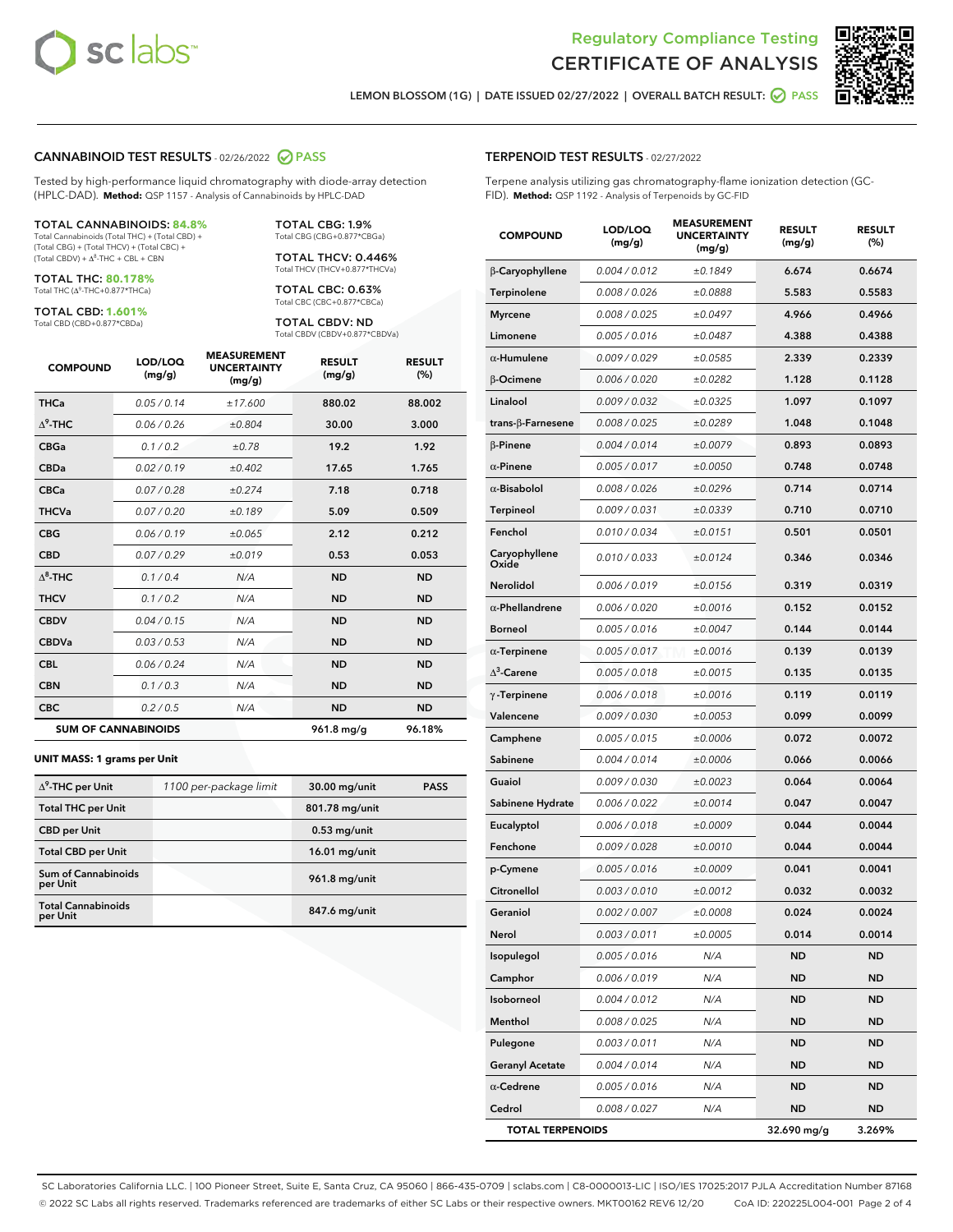



LEMON BLOSSOM (1G) | DATE ISSUED 02/27/2022 | OVERALL BATCH RESULT: @ PASS

# CATEGORY 1 PESTICIDE TEST RESULTS - 02/27/2022 2 PASS

Pesticide and plant growth regulator analysis utilizing high-performance liquid chromatography-mass spectrometry (HPLC-MS) or gas chromatography-mass spectrometry (GC-MS). \*GC-MS utilized where indicated. **Method:** QSP 1212 - Analysis of Pesticides and Mycotoxins by LC-MS or QSP 1213 - Analysis of Pesticides by GC-MS

| 0.03 / 0.08<br>Aldicarb<br>$\ge$ LOD<br>N/A<br><b>ND</b><br><b>PASS</b><br>Carbofuran<br><b>ND</b><br>0.02 / 0.05<br>$\ge$ LOD<br>N/A<br><b>PASS</b><br>Chlordane*<br>0.03 / 0.08<br>$\ge$ LOD<br>N/A<br><b>ND</b><br><b>PASS</b><br>Chlorfenapyr*<br>0.03/0.10<br>N/A<br><b>ND</b><br><b>PASS</b><br>$\ge$ LOD<br>Chlorpyrifos<br>0.02/0.06<br>$>$ LOD<br>N/A<br><b>ND</b><br><b>PASS</b><br>0.02 / 0.07<br>N/A<br><b>ND</b><br>Coumaphos<br>$\ge$ LOD<br><b>PASS</b><br>Daminozide<br>0.02 / 0.07<br>N/A<br><b>ND</b><br>$\ge$ LOD<br><b>PASS</b><br><b>Dichlorvos</b><br>0.03/0.09<br>N/A<br>$>$ LOD<br><b>ND</b><br><b>PASS</b><br>(DDVP)<br>Dimethoate<br>0.03 / 0.08<br>N/A<br><b>ND</b><br><b>PASS</b><br>$\ge$ LOD<br><b>ND</b><br><b>PASS</b><br>0.03/0.10<br>$>$ LOD<br>N/A<br>Ethoprophos<br>0.02 / 0.06<br><b>ND</b><br><b>PASS</b><br>Etofenprox<br>$\ge$ LOD<br>N/A<br>0.03 / 0.08<br>N/A<br><b>ND</b><br><b>PASS</b><br>Fenoxycarb<br>$\ge$ LOD<br>0.03 / 0.08<br>N/A<br><b>ND</b><br><b>PASS</b><br>Fipronil<br>$\ge$ LOD<br>Imazalil<br>0.02 / 0.06<br>$>$ LOD<br>N/A<br><b>ND</b><br><b>PASS</b><br><b>Methiocarb</b><br>0.02 / 0.07<br><b>ND</b><br><b>PASS</b><br>$\ge$ LOD<br>N/A<br>0.03/0.10<br>N/A<br><b>ND</b><br><b>PASS</b><br>Parathion-methyl<br>$\ge$ LOD<br>0.03/0.09<br>N/A<br><b>ND</b><br><b>PASS</b><br><b>Mevinphos</b><br>$\ge$ LOD<br>Paclobutrazol<br>0.02 / 0.05<br>N/A<br><b>ND</b><br><b>PASS</b><br>$\ge$ LOD<br>0.03/0.09<br>$>$ LOD<br>N/A<br><b>ND</b><br><b>PASS</b><br>Propoxur<br>0.03 / 0.08<br>$\ge$ LOD<br>N/A<br><b>ND</b><br><b>PASS</b><br>Spiroxamine<br>0.03/0.10<br>N/A<br><b>ND</b><br><b>PASS</b><br>Thiacloprid<br>$\ge$ LOD | <b>COMPOUND</b> | LOD/LOQ<br>$(\mu g/g)$ | <b>ACTION</b><br><b>LIMIT</b><br>$(\mu g/g)$ | <b>MEASUREMENT</b><br><b>UNCERTAINTY</b><br>$(\mu g/g)$ | <b>RESULT</b><br>$(\mu g/g)$ | <b>RESULT</b> |
|-------------------------------------------------------------------------------------------------------------------------------------------------------------------------------------------------------------------------------------------------------------------------------------------------------------------------------------------------------------------------------------------------------------------------------------------------------------------------------------------------------------------------------------------------------------------------------------------------------------------------------------------------------------------------------------------------------------------------------------------------------------------------------------------------------------------------------------------------------------------------------------------------------------------------------------------------------------------------------------------------------------------------------------------------------------------------------------------------------------------------------------------------------------------------------------------------------------------------------------------------------------------------------------------------------------------------------------------------------------------------------------------------------------------------------------------------------------------------------------------------------------------------------------------------------------------------------------------------------------------------------------------------------------------------------------------|-----------------|------------------------|----------------------------------------------|---------------------------------------------------------|------------------------------|---------------|
|                                                                                                                                                                                                                                                                                                                                                                                                                                                                                                                                                                                                                                                                                                                                                                                                                                                                                                                                                                                                                                                                                                                                                                                                                                                                                                                                                                                                                                                                                                                                                                                                                                                                                           |                 |                        |                                              |                                                         |                              |               |
|                                                                                                                                                                                                                                                                                                                                                                                                                                                                                                                                                                                                                                                                                                                                                                                                                                                                                                                                                                                                                                                                                                                                                                                                                                                                                                                                                                                                                                                                                                                                                                                                                                                                                           |                 |                        |                                              |                                                         |                              |               |
|                                                                                                                                                                                                                                                                                                                                                                                                                                                                                                                                                                                                                                                                                                                                                                                                                                                                                                                                                                                                                                                                                                                                                                                                                                                                                                                                                                                                                                                                                                                                                                                                                                                                                           |                 |                        |                                              |                                                         |                              |               |
|                                                                                                                                                                                                                                                                                                                                                                                                                                                                                                                                                                                                                                                                                                                                                                                                                                                                                                                                                                                                                                                                                                                                                                                                                                                                                                                                                                                                                                                                                                                                                                                                                                                                                           |                 |                        |                                              |                                                         |                              |               |
|                                                                                                                                                                                                                                                                                                                                                                                                                                                                                                                                                                                                                                                                                                                                                                                                                                                                                                                                                                                                                                                                                                                                                                                                                                                                                                                                                                                                                                                                                                                                                                                                                                                                                           |                 |                        |                                              |                                                         |                              |               |
|                                                                                                                                                                                                                                                                                                                                                                                                                                                                                                                                                                                                                                                                                                                                                                                                                                                                                                                                                                                                                                                                                                                                                                                                                                                                                                                                                                                                                                                                                                                                                                                                                                                                                           |                 |                        |                                              |                                                         |                              |               |
|                                                                                                                                                                                                                                                                                                                                                                                                                                                                                                                                                                                                                                                                                                                                                                                                                                                                                                                                                                                                                                                                                                                                                                                                                                                                                                                                                                                                                                                                                                                                                                                                                                                                                           |                 |                        |                                              |                                                         |                              |               |
|                                                                                                                                                                                                                                                                                                                                                                                                                                                                                                                                                                                                                                                                                                                                                                                                                                                                                                                                                                                                                                                                                                                                                                                                                                                                                                                                                                                                                                                                                                                                                                                                                                                                                           |                 |                        |                                              |                                                         |                              |               |
|                                                                                                                                                                                                                                                                                                                                                                                                                                                                                                                                                                                                                                                                                                                                                                                                                                                                                                                                                                                                                                                                                                                                                                                                                                                                                                                                                                                                                                                                                                                                                                                                                                                                                           |                 |                        |                                              |                                                         |                              |               |
|                                                                                                                                                                                                                                                                                                                                                                                                                                                                                                                                                                                                                                                                                                                                                                                                                                                                                                                                                                                                                                                                                                                                                                                                                                                                                                                                                                                                                                                                                                                                                                                                                                                                                           |                 |                        |                                              |                                                         |                              |               |
|                                                                                                                                                                                                                                                                                                                                                                                                                                                                                                                                                                                                                                                                                                                                                                                                                                                                                                                                                                                                                                                                                                                                                                                                                                                                                                                                                                                                                                                                                                                                                                                                                                                                                           |                 |                        |                                              |                                                         |                              |               |
|                                                                                                                                                                                                                                                                                                                                                                                                                                                                                                                                                                                                                                                                                                                                                                                                                                                                                                                                                                                                                                                                                                                                                                                                                                                                                                                                                                                                                                                                                                                                                                                                                                                                                           |                 |                        |                                              |                                                         |                              |               |
|                                                                                                                                                                                                                                                                                                                                                                                                                                                                                                                                                                                                                                                                                                                                                                                                                                                                                                                                                                                                                                                                                                                                                                                                                                                                                                                                                                                                                                                                                                                                                                                                                                                                                           |                 |                        |                                              |                                                         |                              |               |
|                                                                                                                                                                                                                                                                                                                                                                                                                                                                                                                                                                                                                                                                                                                                                                                                                                                                                                                                                                                                                                                                                                                                                                                                                                                                                                                                                                                                                                                                                                                                                                                                                                                                                           |                 |                        |                                              |                                                         |                              |               |
|                                                                                                                                                                                                                                                                                                                                                                                                                                                                                                                                                                                                                                                                                                                                                                                                                                                                                                                                                                                                                                                                                                                                                                                                                                                                                                                                                                                                                                                                                                                                                                                                                                                                                           |                 |                        |                                              |                                                         |                              |               |
|                                                                                                                                                                                                                                                                                                                                                                                                                                                                                                                                                                                                                                                                                                                                                                                                                                                                                                                                                                                                                                                                                                                                                                                                                                                                                                                                                                                                                                                                                                                                                                                                                                                                                           |                 |                        |                                              |                                                         |                              |               |
|                                                                                                                                                                                                                                                                                                                                                                                                                                                                                                                                                                                                                                                                                                                                                                                                                                                                                                                                                                                                                                                                                                                                                                                                                                                                                                                                                                                                                                                                                                                                                                                                                                                                                           |                 |                        |                                              |                                                         |                              |               |
|                                                                                                                                                                                                                                                                                                                                                                                                                                                                                                                                                                                                                                                                                                                                                                                                                                                                                                                                                                                                                                                                                                                                                                                                                                                                                                                                                                                                                                                                                                                                                                                                                                                                                           |                 |                        |                                              |                                                         |                              |               |
|                                                                                                                                                                                                                                                                                                                                                                                                                                                                                                                                                                                                                                                                                                                                                                                                                                                                                                                                                                                                                                                                                                                                                                                                                                                                                                                                                                                                                                                                                                                                                                                                                                                                                           |                 |                        |                                              |                                                         |                              |               |
|                                                                                                                                                                                                                                                                                                                                                                                                                                                                                                                                                                                                                                                                                                                                                                                                                                                                                                                                                                                                                                                                                                                                                                                                                                                                                                                                                                                                                                                                                                                                                                                                                                                                                           |                 |                        |                                              |                                                         |                              |               |
|                                                                                                                                                                                                                                                                                                                                                                                                                                                                                                                                                                                                                                                                                                                                                                                                                                                                                                                                                                                                                                                                                                                                                                                                                                                                                                                                                                                                                                                                                                                                                                                                                                                                                           |                 |                        |                                              |                                                         |                              |               |

# CATEGORY 2 PESTICIDE TEST RESULTS - 02/27/2022 @ PASS

| <b>COMPOUND</b>          | LOD/LOQ<br>$(\mu g/g)$ | <b>ACTION</b><br><b>LIMIT</b><br>$(\mu g/g)$ | <b>MEASUREMENT</b><br><b>UNCERTAINTY</b><br>$(\mu g/g)$ | <b>RESULT</b><br>$(\mu g/g)$ | <b>RESULT</b> |  |
|--------------------------|------------------------|----------------------------------------------|---------------------------------------------------------|------------------------------|---------------|--|
| Abamectin                | 0.03/0.10              | 0.1                                          | N/A                                                     | <b>ND</b>                    | <b>PASS</b>   |  |
| Acephate                 | 0.02/0.07              | 0.1                                          | N/A                                                     | <b>ND</b>                    | <b>PASS</b>   |  |
| Acequinocyl              | 0.02/0.07              | 0.1                                          | N/A                                                     | <b>ND</b>                    | <b>PASS</b>   |  |
| Acetamiprid              | 0.02/0.05              | 0.1                                          | N/A                                                     | <b>ND</b>                    | <b>PASS</b>   |  |
| Azoxystrobin             | 0.02/0.07              | 0.1                                          | N/A                                                     | <b>ND</b>                    | <b>PASS</b>   |  |
| <b>Bifenazate</b>        | 0.01/0.04              | 0.1                                          | N/A                                                     | <b>ND</b>                    | <b>PASS</b>   |  |
| <b>Bifenthrin</b>        | 0.02 / 0.05            | 3                                            | N/A                                                     | <b>ND</b>                    | <b>PASS</b>   |  |
| <b>Boscalid</b>          | 0.03/0.09              | 0.1                                          | N/A                                                     | <b>ND</b>                    | <b>PASS</b>   |  |
| Captan                   | 0.19/0.57              | 0.7                                          | N/A                                                     | <b>ND</b>                    | <b>PASS</b>   |  |
| Carbaryl                 | 0.02/0.06              | 0.5                                          | N/A                                                     | <b>ND</b>                    | <b>PASS</b>   |  |
| Chlorantranilip-<br>role | 0.04/0.12              | 10                                           | N/A                                                     | <b>ND</b>                    | <b>PASS</b>   |  |
| Clofentezine             | 0.03/0.09              | 0.1                                          | N/A                                                     | <b>ND</b>                    | <b>PASS</b>   |  |

| <b>COMPOUND</b>               | LOD/LOQ<br>$(\mu g/g)$ | <b>ACTION</b><br><b>LIMIT</b><br>$(\mu g/g)$ | <b>MEASUREMENT</b><br><b>UNCERTAINTY</b><br>(µg/g) | <b>RESULT</b><br>$(\mu g/g)$ | <b>RESULT</b> |
|-------------------------------|------------------------|----------------------------------------------|----------------------------------------------------|------------------------------|---------------|
| Cyfluthrin                    | 0.12 / 0.38            | $\overline{c}$                               | N/A                                                | <b>ND</b>                    | <b>PASS</b>   |
| Cypermethrin                  | 0.11 / 0.32            | 1                                            | N/A                                                | <b>ND</b>                    | <b>PASS</b>   |
| Diazinon                      | 0.02 / 0.05            | 0.1                                          | N/A                                                | <b>ND</b>                    | <b>PASS</b>   |
| Dimethomorph                  | 0.03 / 0.09            | $\overline{c}$                               | N/A                                                | <b>ND</b>                    | <b>PASS</b>   |
| Etoxazole                     | 0.02 / 0.06            | 0.1                                          | N/A                                                | <b>ND</b>                    | <b>PASS</b>   |
| Fenhexamid                    | 0.03 / 0.09            | 0.1                                          | N/A                                                | <b>ND</b>                    | <b>PASS</b>   |
| Fenpyroximate                 | 0.02 / 0.06            | 0.1                                          | N/A                                                | <b>ND</b>                    | <b>PASS</b>   |
| Flonicamid                    | 0.03 / 0.10            | 0.1                                          | N/A                                                | <b>ND</b>                    | <b>PASS</b>   |
| Fludioxonil                   | 0.03 / 0.10            | 0.1                                          | N/A                                                | <b>ND</b>                    | <b>PASS</b>   |
| Hexythiazox                   | 0.02 / 0.07            | 0.1                                          | N/A                                                | <b>ND</b>                    | <b>PASS</b>   |
| Imidacloprid                  | 0.04 / 0.11            | 5                                            | N/A                                                | <b>ND</b>                    | <b>PASS</b>   |
| Kresoxim-methyl               | 0.02 / 0.07            | 0.1                                          | N/A                                                | <b>ND</b>                    | PASS          |
| <b>Malathion</b>              | 0.03 / 0.09            | 0.5                                          | N/A                                                | <b>ND</b>                    | <b>PASS</b>   |
| Metalaxyl                     | 0.02 / 0.07            | $\overline{c}$                               | N/A                                                | <b>ND</b>                    | <b>PASS</b>   |
| Methomyl                      | 0.03 / 0.10            | $\mathcal{I}$                                | N/A                                                | <b>ND</b>                    | <b>PASS</b>   |
| Myclobutanil                  | 0.03 / 0.09            | 0.1                                          | N/A                                                | <b>ND</b>                    | <b>PASS</b>   |
| Naled                         | 0.02 / 0.07            | 0.1                                          | N/A                                                | <b>ND</b>                    | <b>PASS</b>   |
| Oxamyl                        | 0.04 / 0.11            | 0.5                                          | N/A                                                | <b>ND</b>                    | <b>PASS</b>   |
| Pentachloronitro-<br>benzene* | 0.03 / 0.09            | 0.1                                          | N/A                                                | <b>ND</b>                    | <b>PASS</b>   |
| Permethrin                    | 0.04 / 0.12            | 0.5                                          | N/A                                                | <b>ND</b>                    | <b>PASS</b>   |
| Phosmet                       | 0.03 / 0.10            | 0.1                                          | N/A                                                | <b>ND</b>                    | <b>PASS</b>   |
| Piperonyl<br><b>Butoxide</b>  | 0.02 / 0.07            | 3                                            | N/A                                                | <b>ND</b>                    | <b>PASS</b>   |
| Prallethrin                   | 0.03 / 0.08            | 0.1                                          | N/A                                                | <b>ND</b>                    | <b>PASS</b>   |
| Propiconazole                 | 0.02 / 0.07            | 0.1                                          | N/A                                                | <b>ND</b>                    | <b>PASS</b>   |
| Pyrethrins                    | 0.04 / 0.12            | 0.5                                          | N/A                                                | <b>ND</b>                    | <b>PASS</b>   |
| Pyridaben                     | 0.02 / 0.07            | 0.1                                          | N/A                                                | <b>ND</b>                    | PASS          |
| Spinetoram                    | 0.02 / 0.07            | 0.1                                          | N/A                                                | <b>ND</b>                    | <b>PASS</b>   |
| Spinosad                      | 0.02 / 0.07            | 0.1                                          | N/A                                                | <b>ND</b>                    | <b>PASS</b>   |
| Spiromesifen                  | 0.02 / 0.05            | 0.1                                          | N/A                                                | <b>ND</b>                    | PASS          |
| Spirotetramat                 | 0.02 / 0.06            | 0.1                                          | N/A                                                | ND                           | PASS          |
| Tebuconazole                  | 0.02 / 0.07            | 0.1                                          | N/A                                                | <b>ND</b>                    | <b>PASS</b>   |
| Thiamethoxam                  | 0.03 / 0.10            | 5                                            | N/A                                                | ND                           | <b>PASS</b>   |
| Trifloxystrobin               | 0.03 / 0.08            | 0.1                                          | N/A                                                | ND                           | <b>PASS</b>   |

SC Laboratories California LLC. | 100 Pioneer Street, Suite E, Santa Cruz, CA 95060 | 866-435-0709 | sclabs.com | C8-0000013-LIC | ISO/IES 17025:2017 PJLA Accreditation Number 87168 © 2022 SC Labs all rights reserved. Trademarks referenced are trademarks of either SC Labs or their respective owners. MKT00162 REV6 12/20 CoA ID: 220225L004-001 Page 3 of 4